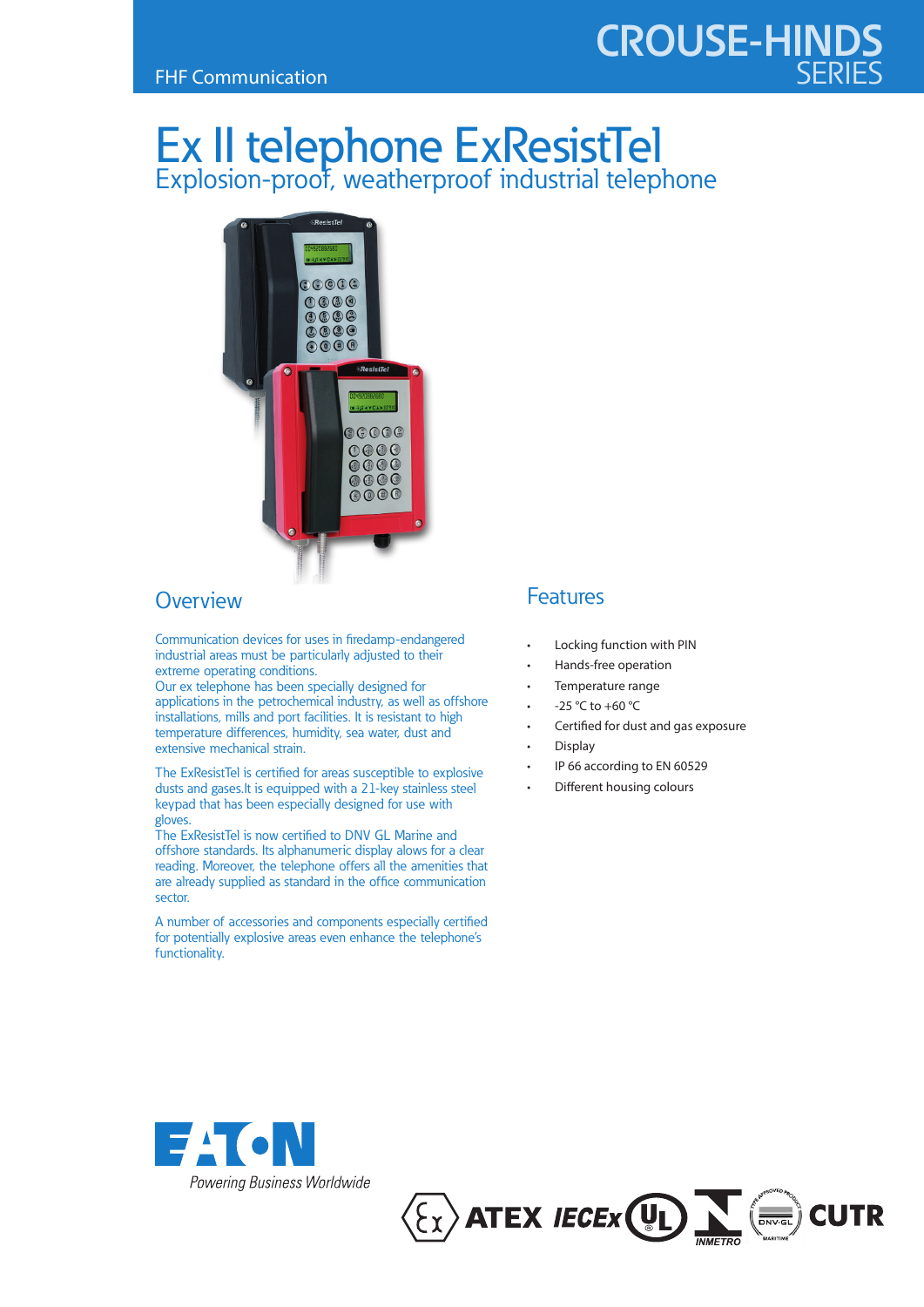| Protection type                                                                                                           | II 2 G Ex eb mb [ib] IIC T5 Gb II 2 G Ex eb mb [ib] IIC T6 Gb<br>II 2 D Ex tb [ib] IIIC T80°C Db<br>II 2 D Ex tb [ib] IIIC T100°C Db<br>$-25 °C < Ta < 60 °C$<br>$-25 °C < Ta < 40 °C$    |  |  |  |
|---------------------------------------------------------------------------------------------------------------------------|-------------------------------------------------------------------------------------------------------------------------------------------------------------------------------------------|--|--|--|
| Approval                                                                                                                  | DMT 02 ATEX E 183                                                                                                                                                                         |  |  |  |
|                                                                                                                           |                                                                                                                                                                                           |  |  |  |
| Specifications                                                                                                            |                                                                                                                                                                                           |  |  |  |
| Supply voltage                                                                                                            | 24 VDC to 66 VDC                                                                                                                                                                          |  |  |  |
| Supply current                                                                                                            | 15 mA to 100 mA                                                                                                                                                                           |  |  |  |
|                                                                                                                           | Ringing alternating current 24 VAC to 90 VAC (at 21 54 Hz ringing frequency)<br>30 VAC to 90 VAC (at 16,6  54 Hz ringing frequency)                                                       |  |  |  |
| Ring tone impedance                                                                                                       | Greater than 6,0 k $\Omega$ at 25 Hz and 24  90 VAC.<br>Greater than 4.0 k $\Omega$ at 50 Hz and 24  90 VAC                                                                               |  |  |  |
| Inquiry key                                                                                                               | Flash function adjustable from 40 ms to 399 ms                                                                                                                                            |  |  |  |
| Dialling procedure                                                                                                        | PD-DTMF operation to be set in the menu.<br>PD operation where the pulse/pause ratio can be set to<br>1.5:1 or 2:1 in the menu                                                            |  |  |  |
| W-conductor                                                                                                               | Connection for external secondary sounder                                                                                                                                                 |  |  |  |
| Connection terminals                                                                                                      | Up to 4 mm <sup>2</sup> rigid,<br>Up to 2.5 mm <sup>2</sup> flexible                                                                                                                      |  |  |  |
| Housing<br>Material<br>Height x width x depth<br>Weight                                                                   | Glass fibre reinforced polyester<br>Approx, 266 mm x 227 mm x 135 mm<br>Approx. 5.5 kg                                                                                                    |  |  |  |
| Display                                                                                                                   | Two-line alphanumeric diplay with pictograms<br>Visual field approx. 78 mm x 26 mm                                                                                                        |  |  |  |
| Keypad                                                                                                                    | Metal keypad with ice protection<br>21 keys with ABC lettering for name entries                                                                                                           |  |  |  |
| Receiver                                                                                                                  |                                                                                                                                                                                           |  |  |  |
| <b>Stabilization bracket</b><br>Handset cord<br>Earpiece<br>Mouthpiece                                                    | Integrated, adjustable stabilization bracket<br>Stainless steel armoured cord<br>Dynamic capsule with stray field coil for inductive cou-<br>pling of hearing aids<br>Elektret microphone |  |  |  |
| Noise suppression                                                                                                         | Greater than 3 dB due to integrated horn mouth                                                                                                                                            |  |  |  |
| <b>Enviromental conditions</b><br>Ingress protection<br>Impact protection<br>Operating temperature<br>Storage temperature | IP 66 according to EN60529<br>IK 09 according to EN50102<br>-25 °C to +60 °C<br>-25 °C to +70 °C                                                                                          |  |  |  |
| Optical call indication                                                                                                   | Display screen $((\Box) ))$                                                                                                                                                               |  |  |  |
| Ringing volume                                                                                                            | Approx. 90 dB(A) in 1 m distance                                                                                                                                                          |  |  |  |
| Ring tones                                                                                                                | 10 sounds available                                                                                                                                                                       |  |  |  |
| Listening by loudspeaker                                                                                                  | Maximum volume approx. 68 dB(A) in 1 m distance                                                                                                                                           |  |  |  |
| Handsfree operation                                                                                                       | Maximum volume approx. 68 dB(A) in 1 m distance                                                                                                                                           |  |  |  |
| Amplified listening                                                                                                       | Receiver volume may be set from 0 dB(A) to +12 dB(A)<br>in 7 steps                                                                                                                        |  |  |  |
| Menu guide                                                                                                                | Multilingual                                                                                                                                                                              |  |  |  |
| Telephone book                                                                                                            | Max. 50 items (names and phone numbers)                                                                                                                                                   |  |  |  |

Certification

#### General arrangement drawing (all dimensions in mm)





**Protection Class I** 



**Protection Class II**